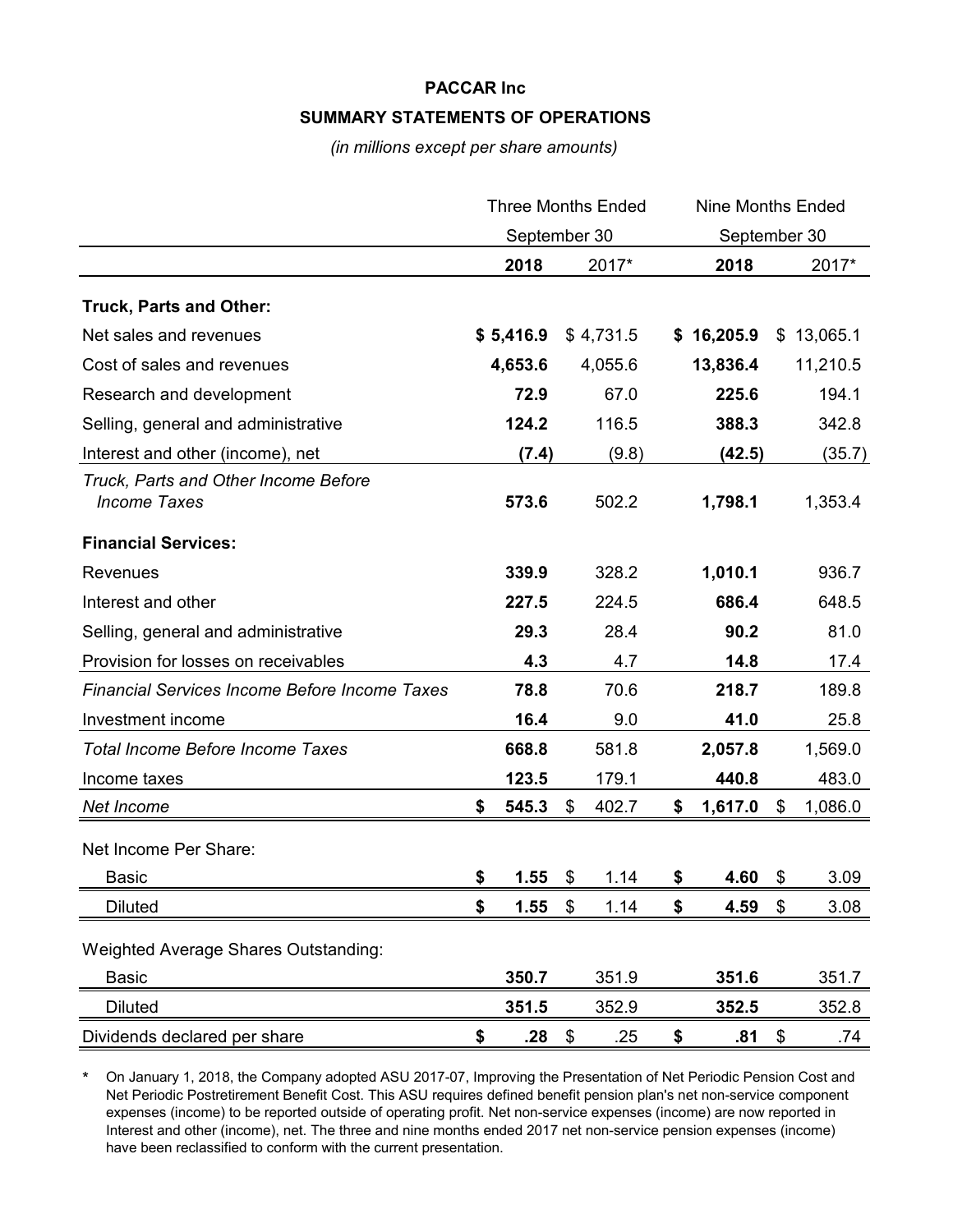# **PACCAR Inc CONDENSED BALANCE SHEETS**

*(in millions)*

|                                               | September 30 |          | December 31    |
|-----------------------------------------------|--------------|----------|----------------|
|                                               |              | 2018     | 2017           |
| <b>ASSETS</b>                                 |              |          |                |
| Truck, Parts and Other:                       |              |          |                |
| Cash and marketable debt securities           | \$           | 3,792.3  | \$<br>3,621.9  |
| Trade and other receivables, net              |              | 1,608.6  | 1,127.9        |
| Inventories, net                              |              | 1,292.0  | 928.4          |
| Property, plant and equipment, net            |              | 2,443.6  | 2,464.4        |
| Equipment on operating leases and other, net  |              | 1,878.9  | 2,095.3        |
| <b>Financial Services Assets</b>              |              | 14,088.0 | 13,202.3       |
|                                               | S            | 25,103.4 | \$<br>23,440.2 |
|                                               |              |          |                |
| <b>LIABILITIES AND STOCKHOLDERS' EQUITY</b>   |              |          |                |
| <b>Truck, Parts and Other:</b>                |              |          |                |
| Accounts payable, deferred revenues and other | \$           | 5,119.8  | \$<br>5,270.4  |
| <b>Financial Services Liabilities</b>         |              | 10,812.6 | 10,119.3       |
| <b>STOCKHOLDERS' EQUITY</b>                   |              | 9,171.0  | 8,050.5        |
|                                               | \$           | 25,103.4 | \$<br>23,440.2 |
| <b>Common Shares Outstanding</b>              |              | 349.8    | 351.8          |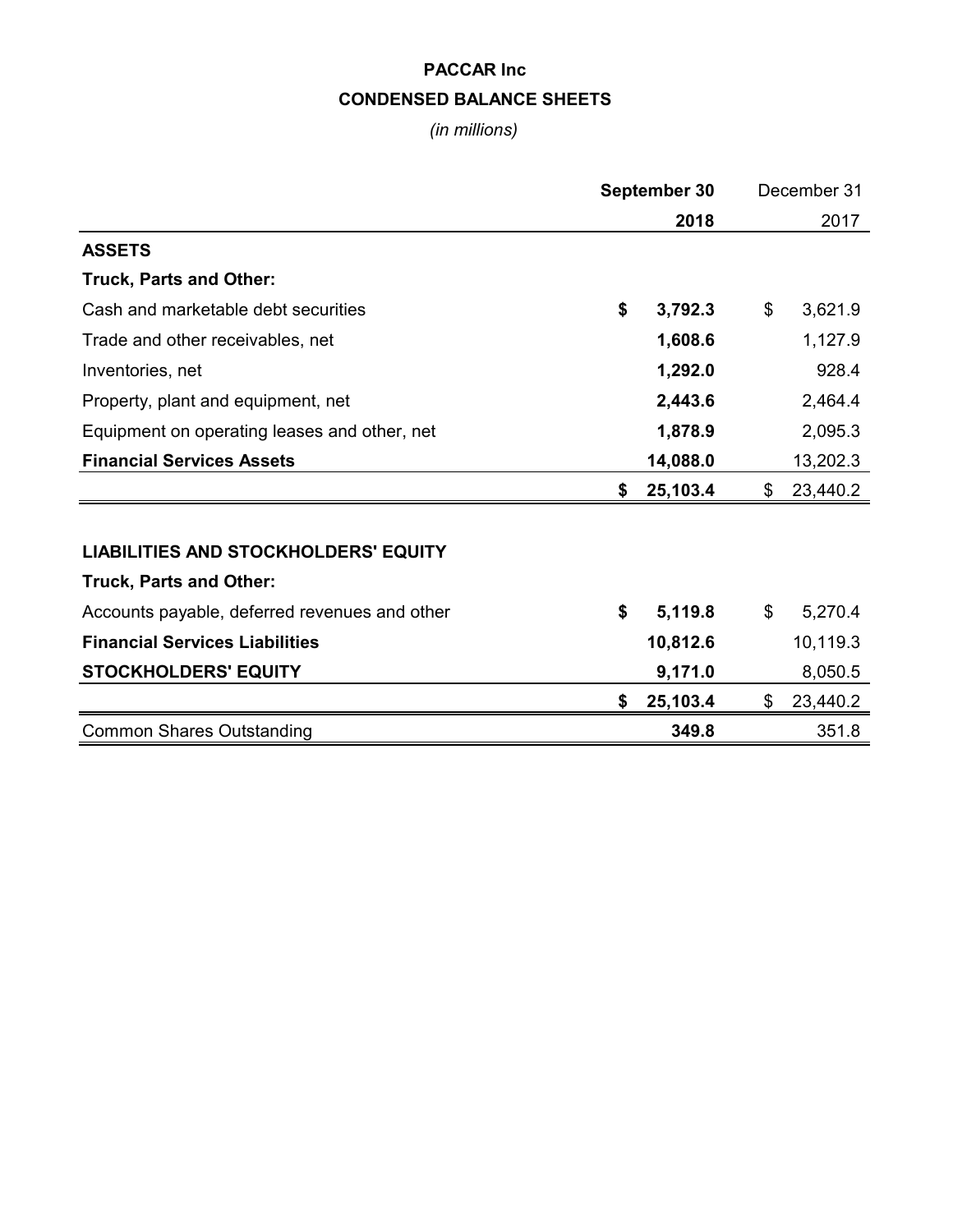# **PACCAR Inc CONDENSED CASH FLOW STATEMENTS**

*(in millions)*

| Nine Months Ended September 30                          | 2018       | 2017          |
|---------------------------------------------------------|------------|---------------|
| <b>OPERATING ACTIVITIES:</b>                            |            |               |
| Net income                                              | \$1,617.0  | 1,086.0<br>\$ |
| Depreciation and amortization:                          |            |               |
| Property, plant and equipment                           | 255.6      | 235.4         |
| Equipment on operating leases and other                 | 538.8      | 578.9         |
| Net change in trade receivables, inventory and payables | (234.5)    | (73.6)        |
| Net increase in wholesale receivables on new trucks     | (375.0)    | (316.3)       |
| All other operating activities, net                     | 125.3      | 312.1         |
| <b>Net Cash Provided by Operating Activities</b>        | 1,927.2    | 1,822.5       |
|                                                         |            |               |
| <b>INVESTING ACTIVITIES:</b>                            |            |               |
| Payments for property, plant and equipment              | (334.5)    | (295.9)       |
| Acquisitions of equipment for operating leases          | (1,078.4)  | (1,047.8)     |
| Net increase in financial services receivables          | (695.6)    | (118.0)       |
| Net decrease (increase) in marketable debt securities   | 343.2      | (34.8)        |
| Proceeds from asset disposals and other                 | 488.8      | 357.0         |
| <b>Net Cash Used in Investing Activities</b>            | (1, 276.5) | (1, 139.5)    |
| <b>FINANCING ACTIVITIES:</b>                            |            |               |
| Payments of cash dividends                              | (706.6)    | (470.4)       |
| Purchases of treasury stock                             | (153.2)    |               |
| Proceeds from stock compensation transactions           | 13.2       | 28.2          |
| Net increase in debt                                    | 782.9      | 72.9          |
| <b>Net Cash Used in Financing Activities</b>            | (63.7)     | (369.3)       |
| Effect of exchange rate changes on cash                 | (37.7)     | 83.9          |
| <b>Net Increase in Cash and Cash Equivalents</b>        | 549.3      | 397.6         |
| Cash and cash equivalents at beginning of period        | 2,364.7    | 1,915.7       |
| Cash and cash equivalents at end of period              | \$2,914.0  | \$2,313.3     |